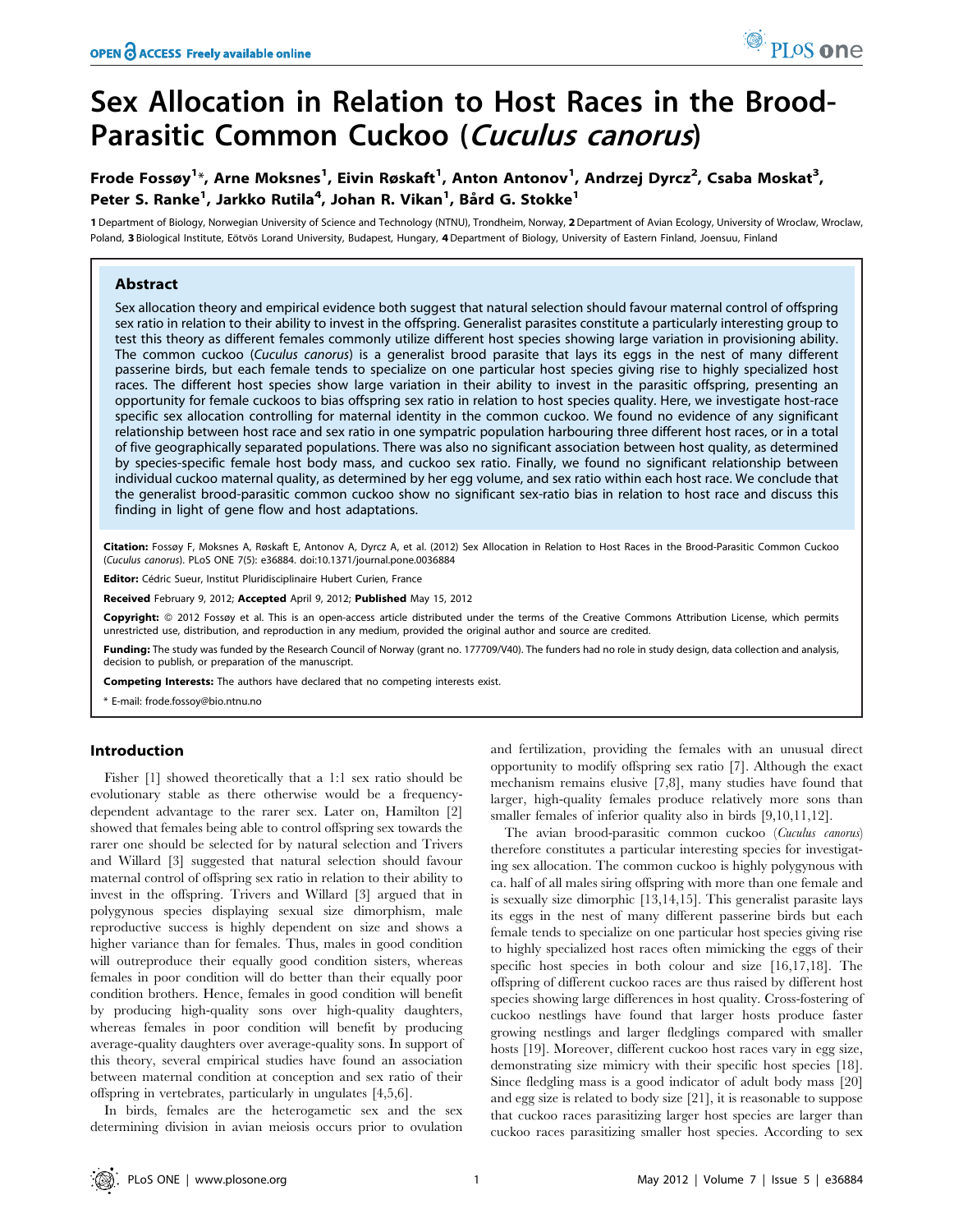allocation theory we should therefore expect that cuckoo races utilizing large high-quality host species show a male-biased sex ratio whereas cuckoo races utilizing smaller host species show a female-biased sex ratio. Large males from high-quality hosts will outreproduce their sisters, and natural selection will thus select for females being able to skew offspring sex ratio towards sons in the large host races. However, this assumes that large cuckoo males mate across host races and gain access to females from smaller host races. Genetic data suggest that approximately forty percent of cuckoo males sire offspring in more than one host species and thus evidently mate across host races [13,14]. We are therefore most likely to find evidence for the Trivers-Willard hypothesis in populations where several cuckoo races breed together within one locality (i.e. in sympatry).

A few previous studies have not revealed any significant relationship between host species and sex ratio in the common cuckoo or the brood-parasitic brown-headed cowbird (Molothrus ater) [22,23,24]. However, so far no one has controlled for maternal identity in their analyses, potentially causing a problem of pseudoreplication. The cowbird offspring is raised alongside the host nestlings and therefore have to compete for food [25]. As for the cuckoo, males show a higher growth rate and fledging mass than females but in contrast to the cuckoo two different patterns of sex ratio bias could be expected. The larger cowbird males may easier outcompete the larger hosts than the smaller cowbird females and thus male-biased sex ratio in the larger host would be expected. On the other hand, males are the more costly sex and would grow faster in competition with smaller host nestlings, thus suggesting a male-biased sex ratio in the smaller host [24].

Here, we investigate host-specific sex-ratio in the common cuckoo using molecularly determined sex of cuckoo offspring found in nests of different host species. Firstly, we use multiple genetic markers to determine sibship among the cuckoo offspring in order to control for maternal identity in the statistical analyses. Secondly, we analyse sex of cuckoo offspring found in one sympatric population harbouring three different host races, where gene flow is known to occur [13]. Thirdly, we combine the data from the sympatric population with data from four other localities spread out in Europe, of which three populations contain only one host race (i.e. allopatric) and where gene flow is likely to be restricted. In line with sex allocation theory, we expect that host races exploiting larger host species show a more male-biased sex ratio than host races utilizing smaller host species, and that this pattern should be most evident in the sympatric populations.

# Materials and Methods

#### Ethics statement

Collection of DNA complied with the legal regulations of each country and every possible step was taken to minimize any potential harm to the birds. Cuckoo nestlings were gently lifted from the nest and blood  $(5-25 \mu l)$  was drawn by puncturing either the brachical or femoral vein. Permits for working with cuckoos and their hosts and collect DNA samples was received in each country; permits were issued by the Ministry of Environment and Water in Bulgaria; the Municipal Office in Hodonin (3C2KA/ 2003) in the Czech Republic; the Southeast Finland Regional Environment Centre in Finland; the Middle-Danube-Valley Inspectorate for Environmental Protection (31873), Nature Conservation and Water in Hungary; and the Regional Ethical Committee in Wrocław and the Faculty of Biology (KWB.0118.1- 2003), University of Wrocław in Poland.

#### Data collection

Data on three sympatrically breeding cuckoo host races parasitizing corn buntings (Milaria calandra), great reed warblers (Acrocephalus arundinaceus) and marsh warblers (A. palustris) was collected in the surroundings of Zlatia, north-western Bulgaria [13,18]. Additional data were collected from one sympatrically breeding cuckoo population parasitizing reed warblers (A. scirpaceus) in Luzice, Czech Republic where also great reed warblers, marsh warblers and sedge warblers (A. schoenobaenus) are parsitized [26]. Data on three allopatrically breeding cuckoo populations were collected in eastern Karelia, Finland, parasitizing redstarts (Phoenicurus phoenicurus) [27], Apaj, Hungary, parasitizing great reed warblers [28] and Milicz, Poland, parasitizing reed warblers [29] (Table 1). DNA was collected either through blood samples of cuckoo nestling or tissue samples from dissecting ejected/unhatched eggs. The genetic samples were preserved in 96% ethanol for subsequent analyses.

#### Genetic analyses

DNA was extracted from the blood/tissue samples using E.Z.N.A. blood DNA kit (Omega Bio-Tek Inc, Norcross, USA). All loci were amplified by polymerase chain reaction (PCR) on a GeneAmp PCR System 9700 (Applied Biosystems, Foster City, USA) and run on a 3130XL Genetic Analyser (Applied Biosystems, Foster City, USA). The sex marker and microsatellites were scored in Genemapper v. 3.7 (Applied Biosystems, Foster City, USA), and the mitochondrial sequence data were assembled and manually checked in Geneious v. 4.7.6 [30]. To ensure consistency, all genotypes were scored by one person (FF).

We used the CHD1-M5 primer in combination with P8 for molecular sex determination [31,32]. Genetic samples from two adult males and one adult female were used to confirm the validity of sex determination in the common cuckoo.

## Statistical analyses

Many cuckoo nestlings were collected within the same geographic area and could be either full- or halfsiblings, and hence potentially represent a problem of pseudoreplication. We therefore analysed a genetic dataset on 13 microsatellite markers (Ссµ01, Ссµ09, Ссµ13 [33]; Ссµ60, Ссµ88, Ссµ100, Ссµ108, Cc $\mu$ 119, Cc $\mu$ 137 [34]; Cba08, Clu02, Clu03 and Clu05 [35]; see [13] for details on each marker) using the software Colony [36] to determine family relationships. In contrast to most other similar software that only considers pair-wise comparisons, Colony utilizes a full-pedigree likelihood approach, which considers the likelihood of the entire pedigree structure and allows for the simultaneous inference of parentage and sibship. Moreover, Colony allows the user to add information on known relationships among the offspring to increase the probability of correctly assigning sibship. We therefore added information on geographic locality, mitochondrial haplotype and egg appearance to exclude sibling relationships. Two offspring sampled from two different localities are not likely to share either the same father or mother. Moreover, two offspring having different mitochondrial haplotypes are not likely to share the same mother. And finally, two offspring having identical mitochondrial haplotypes but originating from different looking eggs are also not likely to share the same mother. The appearance of individual eggs from each cuckoo female is highly repeatable and can be used to assign individual eggs to different females, although different females may produce similar eggs [37]. For the grouping of mitochondrial haplotypes, we utilized a dataset on 411 bp of the left-hand hypervariable control region (CCRL1A: 5'-CATGATACATTACATGTATGCCTG-3' and CCRH1: 5'CTGAAATAGTATGAATGTATCTGTG-3' [38]).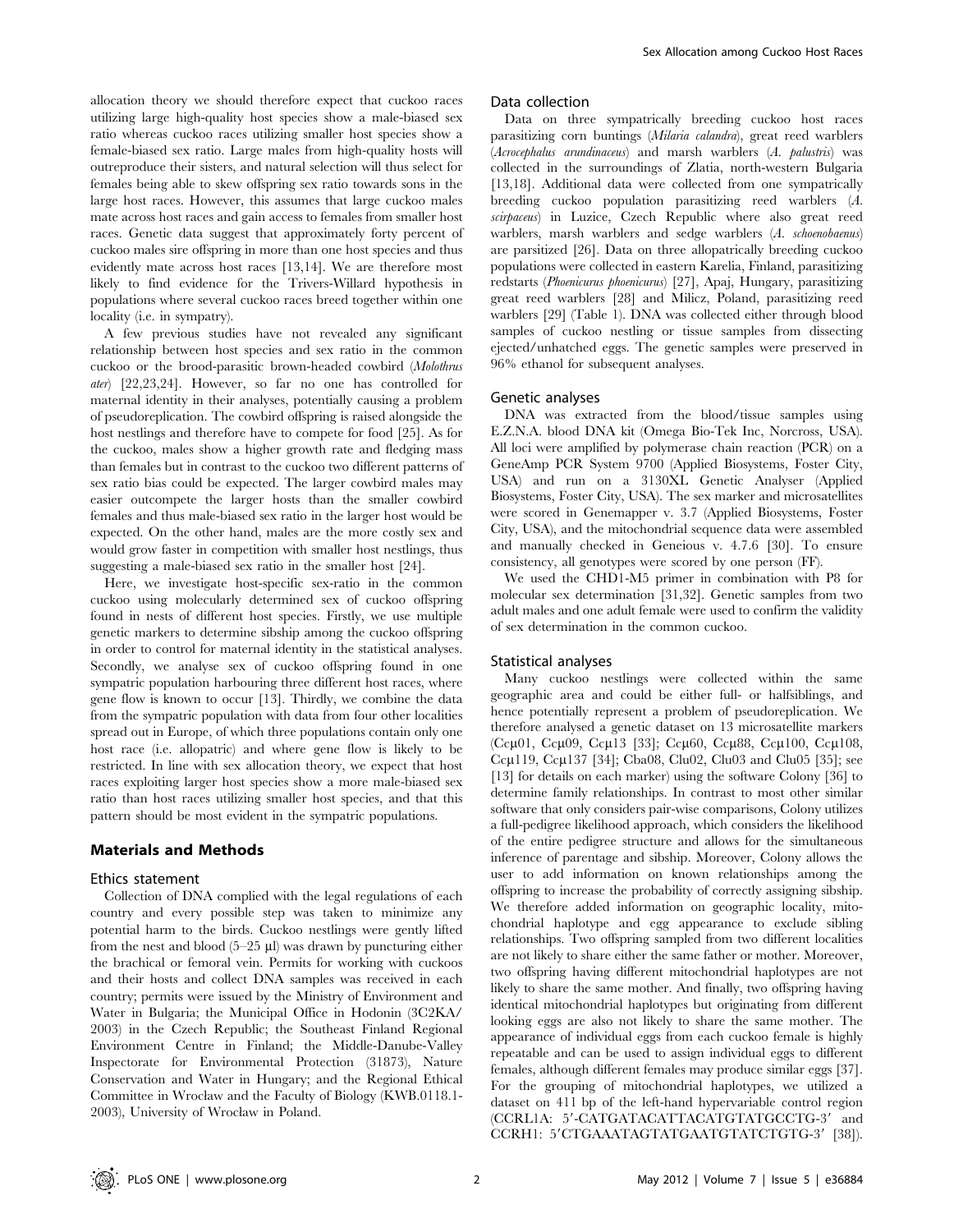**Table 1.** Sex ratio of cuckoo offspring in relation to population and host species.

|                   |                  |                    |                         |                            |            |                                             | Mean no              |                 |                      |    |                           |
|-------------------|------------------|--------------------|-------------------------|----------------------------|------------|---------------------------------------------|----------------------|-----------------|----------------------|----|---------------------------|
| Country           | Locality         | Host<br>species    | <b>Population</b><br>ID | <b>Body</b><br>$mass* (g)$ | Sympatry   | No<br>$\blacksquare$ mothers $\mathfrak{F}$ | offspring<br>(range) | No<br>offspring | No.<br>females males | No | Sex<br>ratio <sup>s</sup> |
| <b>Bulgaria</b>   | Zlatia           | Corn bunting       | <b>BGR-CB</b>           | 39.6                       | Sympatric  | 15                                          | $2.2(1-7)$           | 33              | 19                   | 14 | 0.42                      |
| Bulgaria          | Zlatia           | Marsh warbler      | <b>BGR-MW</b>           | 11.4                       | Sympatric  | 11                                          | $2.1(1-7)$           | 23              | 13                   | 10 | 0.43                      |
| Bulgaria          | <b>Zlatia</b>    | Great reed warbler | <b>BGR-GRW</b>          | 28.4                       | Sympatric  | 18                                          | $1.8(1-6)$           | 33              | 16                   | 17 | 0.51                      |
| Hungary           | Apaj             | Great reed warbler | <b>HUN-GRW</b>          | 28.4                       | Allopatric | 13                                          | $1.8(1-4)$           | 23              | 14                   | 9  | 0.39                      |
| Czech<br>Republic | Luzice           | Reed warbler       | CZE-RW                  | 11.8                       | Sympatric  | 6                                           | $2.5(1-6)$           | 15              | 7                    | 8  | 0.53                      |
| Poland            | Milicz           | Reed warbler       | POL-RW                  | 11.8                       | Allopatric | 13                                          | $1.5(1-3)$           | 19              | 9                    | 10 | 0.53                      |
| Finland           | North<br>Karelia | Redstart           | <b>FIN-RS</b>           | 15.0                       | Allopatric | 17                                          | $1.9(1-4)$           | 32              | 13                   | 19 | 0.59                      |

\*Female host species-specific body mass [41].

<sup>†</sup>Sympatric with other cuckoo host races <sup>‡</sup>Sibship and number of mothers inferred by genetic markers <sup>§</sup> Sex ratio uncorrected for maternal identity.

doi:10.1371/journal.pone.0036884.t001

Only offspring showing a probability of 0.95 or higher of being either a fullsibling or halfsibling to one or a group of offspring were included in the analyses, and in total eight offspring of known sex were therefore conservatively excluded.

Binominal mixed models were used to test for host-specific differences in sex-ratio throughout. Maternal identity was always included as a random factor to control for maternal sibship in the analyses. The analyses were performed in R v2.13.0 [39] using the lme4 package v0.999375–39 [40].

# Results

We successfully analysed sex and sibship of 89 cuckoo offspring originating from 44 different females in the sympatric population of Zlatia and its surroundings. Among these offspring, 41 were males and 48 were females showing an overall sex ratio of 0.46. There were no significant differences in sex ratio between any pair of the three cuckoo host races (Table 1, Table 2). We also tested whether individual maternal quality was associated with sex ratio variation within each host race. We ran a second model where we included host race identity in addition to maternal identity as a random factor. As we lack information on individual cuckoo maternal condition or quality, we used egg volume as a proxy. Egg volume is related to adult body size [21] and therefore reflect female condition. However, egg volume was not significantly associated with sex (estimate  $\pm$  SE = 0.82 $\pm$ 0.80, z = 1.02,  $p = 0.31$ ,  $N = 71$  offspring, 38 mothers). In addition, we also ran separate models for each host race and locality, controlling for female identity, but none of the tests revealed any significant relationship between cuckoo egg volume (i.e. female body size) and sex (all  $p>0.13$ ).

We found no significant differences between any pair of the five geographically separated populations (all  $p>0.14$ ,  $N = 178$  offspring, 93 mothers). Furthermore, there were no significant differences in sex ratio between any pair of the five host races pooled across the different geographic localities (all  $p > 0.17$ , N = 178 offspring, 93 mothers), or between sympatric and allopatric populations, including host species as a random effect to control for host race identity (estimate  $\pm$  SE = -0.17 $\pm$ 0.30,  $z = -0.56$ , p = 0.58, N = 178 offspring, 93 mothers).

In order to analyze the effect of host species quality we included species-specific host female body mass [41] as a covariate in the mixed model. However, female host body mass were not significantly associated with cuckoo sex ratio (estimate  $\pm$ 

 $SE = -0.016 \pm 0.014$ ,  $z = -1.12$ ,  $p = 0.27$ ,  $N = 178$  offspring, 93 mothers, 5 species, Figure 1). Moreover, the slope was negative, and hence opposite of what we predicted.

#### **Discussion**

In this study, we investigated host-specific sex ratio in the generalist brood-parasitic common cuckoo. We hypothesized that sex ratio of cuckoo offspring should vary in relation to host species quality in accordance with predictions from sex allocation theory. However, we found no evidence of any significant relationship between host race and sex ratio in one sympatric population harbouring three different host races, or in a total of five different geographically separated populations. Hence, our results corroborate the few previous studies on avian brood parasites [22,23,24]. There was also no significant association between host quality, as determined by female species-specific host body mass and cuckoo sex ratio. Furthermore, we found no significant difference in sex ratio between cuckoo host races breeding in sympatry or allopatry with other host races. Finally, we found no significant relationship between cuckoo individual maternal quality, as determined by her egg volume, and sex ratio within each host race. Thus, the common cuckoo does not seem to bias offspring sex ratio in relation to either host species quality or individual maternal quality.

According to theory, female cuckoos have both the ability and opportunity to increase their own fitness by selectively producing the rarer sex. Firstly, avian females have an unusual direct opportunity to modify offspring sex ratio because the sex determining division in avian meiosis occurs prior to ovulation and fertilization [7] and several empirical studies provide evidence that female birds do bias the sex ratio of their offspring in relation to body size [9,10,11,12]. Secondly, different host species vary greatly in parental quality which affects growth rate and fledgling body mass of the nestling cuckoo [19] and which thus most likely also results in differential adult body size among cuckoo host races. Sex bias in relation to host quality has been demonstrated in haplo-diploid parasitoid wasps that oviposits their eggs in immobilized fly pupae; female wasps produce more daughters when utilizing larger high quality host pupae than when they utilize smaller host pupae, increasing offspring production by two to three percent [42,43]. Strangely, cuckoo females do not seem to utilize this valuable opportunity. However, we have to stress that the number of individuals as well as host populations in our sample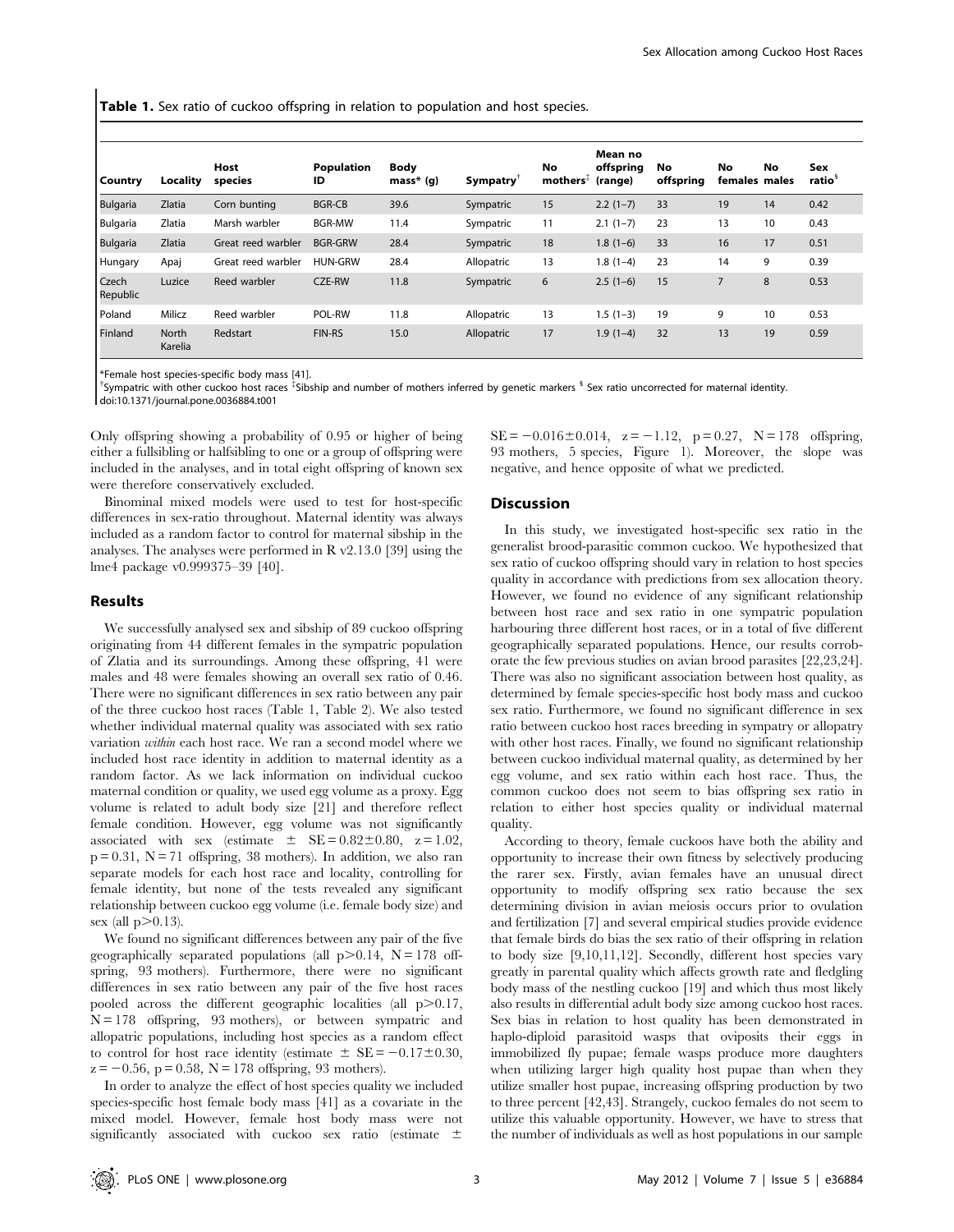| BGR-CB             |               |              | <b>BGR-MW</b> |       |                 | <b>BGR-GRW</b> |            |             | HUN-GRW               |      |      |           | CZE-RW          |      |              |                       | POL-RW     |               |           |
|--------------------|---------------|--------------|---------------|-------|-----------------|----------------|------------|-------------|-----------------------|------|------|-----------|-----------------|------|--------------|-----------------------|------------|---------------|-----------|
| Estimate ±         | 5             | ۹            | Estimate ±    |       | $\bullet$<br>5E |                | Estimate + | SE P        | Estimate $\pm$ SE $P$ |      |      |           | <b>Estimate</b> |      | $\pm$ SE $P$ |                       | Estimate ± |               | م<br>56   |
| 0.12<br>BGR-MW     | $\pm$         | 0.82<br>0.55 |               |       |                 |                |            |             |                       |      |      |           |                 |      |              |                       |            |               |           |
| 0.31<br>BGR-GRW    | $+1$          | 0.53<br>0.49 | $-0.18$       | $+1$  | 0.74<br>0.55    |                |            |             |                       |      |      |           |                 |      |              |                       |            |               |           |
| $-0.14$<br>HUN-GRW | $+1$          | 0.81<br>0.55 | $-0.26$       | $+1$  | 0.67<br>0.60    | $-0.44$        | $+1$       | 0.55 0.42   |                       |      |      |           |                 |      |              |                       |            |               |           |
| 0.44<br>CZE-RW     | $+1$          | 0.48<br>0.63 | 0.32          | $+1$  | 0.64<br>0.67    | 0.13           | $+1$       | $0.62$ 0.83 | $-0.58$               | $+1$ | 0.67 | 0.39      |                 |      |              |                       |            |               |           |
| 0.41<br>POL-RW     | $+$           | 0.48<br>0.58 | 0.29          | $\pm$ | 0.65<br>0.63    | 0.11           | $+1$       |             | 0.57 0.85 0.55        | $+1$ | 0.63 | 0.38      | $-0.03$         | $+1$ | 0.69         | 0.97                  |            |               |           |
| 0.68<br>FIN-RS     | $\frac{1}{2}$ | 0.17<br>0.50 | 0.56          | $+1$  | 0.32<br>0.56    | 0.38           | $+1$       |             | $0.50$ $0.45$ -0.82   | $+1$ |      | 0.56 0.14 | 0.25            | $+1$ |              | $0.63$ $0.70$ $-0.27$ |            | $\frac{1}{2}$ | 0.58 0.64 |



Figure 1. The relationship between host quality, represented by female species-specific host body mass, and cuckoo sex ratio (uncorrected for maternal identity). Values above the dashed line indicate a male-biased sex ratio. See Table 1 for explanation of population names. doi:10.1371/journal.pone.0036884.g001

may not be sufficient to draw unequivocal conclusions. Also, having population-specific measures of host quality rather than general species-specific values would be preferable, as host species will vary in size across populations. However, the slope of the nonsignificant relationship between host quality and cuckoo sex ratio was negative and opposite of our prediction.

The traditional Trivers-Willard hypothesis rests on three assumptions. Firstly, parental condition must be associated with offspring condition; secondly, any difference in offspring condition must persist into adulthood; and thirdly, condition must differentially affect the mating success of one sex more than the other [3,6]. Unfortunately, we lack empirical data to unequivocally confirm whether these assumptions are met in the common cuckoo. However, current data suggests that cuckoos utilizing larger species have larger eggs, faster growing offspring and heavier fledglings than cuckoos utilizing smaller species [18,19]. Whether these differences only reflect differential parental abilities between the host races or also contains a genetic component among host races is unknown. However, we recently demonstrated a small but significant genetic differentiation both at mitochondrial and autosomal loci between three allopatric host races indicating that a genetic component may exist [13].

The occurrence of genetic differentiation and assortative mating may explain why females show no evidence of sex ratio bias in relation to host quality. If males commonly mate within their own host race, males from large host races will not compete directly with males from smaller host races, and therefore not achieve a higher reproductive success than their sisters. Hence, natural selection will not select for a male-biased sex ratio sensu Trivers and Willard [3]. We have recently suggested that the occurrence of assortative mating in combination with empirical evidence from other avian species makes it unlikely that the functional loci controlling eggshell colouration is found on the female-specific W-chromosome in the common cuckoo as previously assumed [13]. If this is correct, males mating across host races would provide their own daughters with a disadvantage by possibly disrupting the egg mimicry to its own host species. This would select against cuckoo males mating across host races and may therefore counteract any selective benefit provided by a differential sex ratio investment in relation to host quality.

A comparative study on the family Cuculidae suggests that sexual size dimorphism has more likely evolved via coevolution